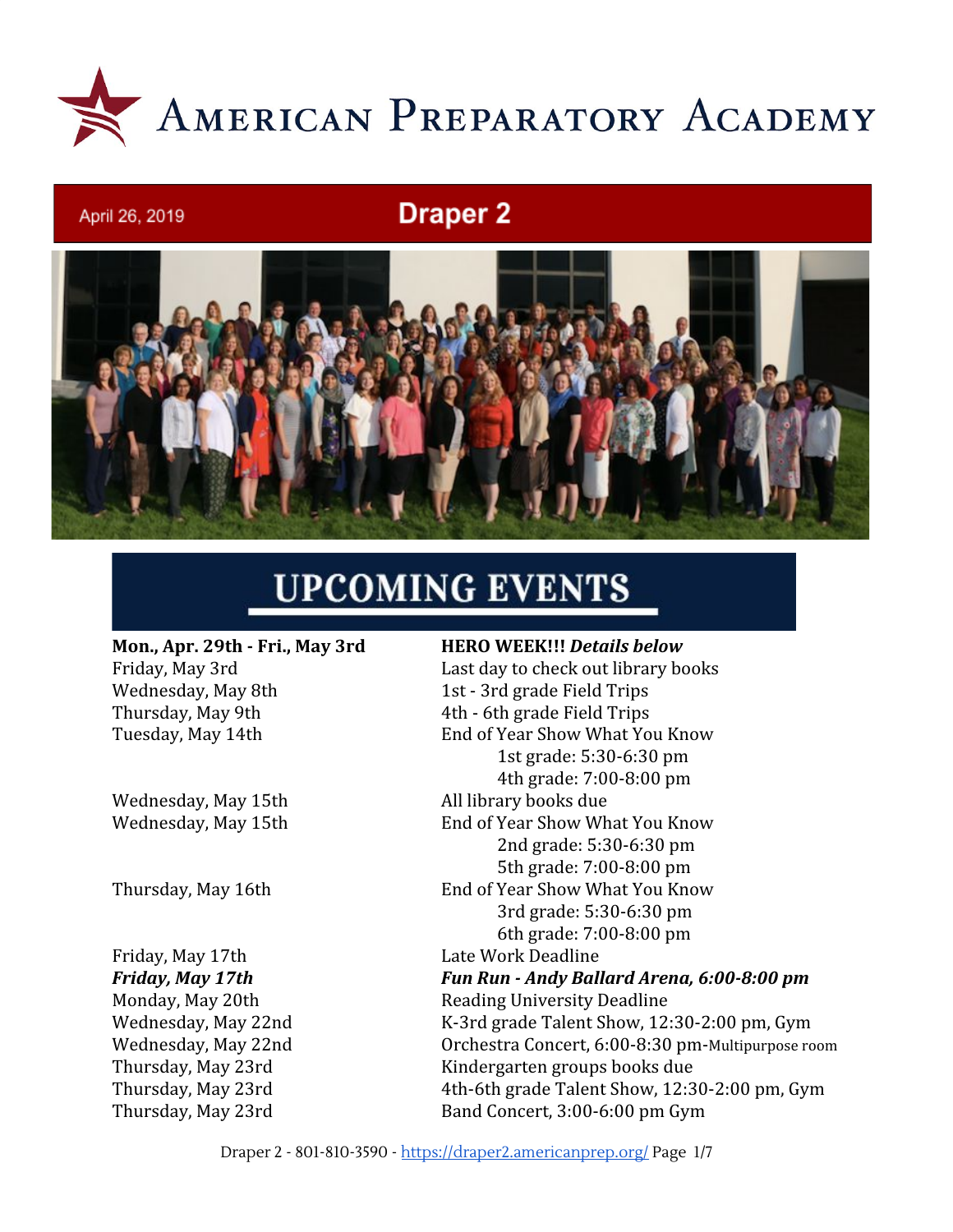

Friday, May 24th 1st-6th grade groups book due Friday, May 24th Kindergarten Last Day of Attendance *Monday, May 27th No School - Memorial Day* Tuesday, May 28th Volunteer Assembly, 8:00 - 9:00 am-Multipurpose room Wednesday, May 29th *Early Release* dismissals at 12:15/12:30/12:45 pm Thursday, May 30th Field Day - Watch for more information to come Thursday, May 30th *Early Release* dismissals at 12:15/12:30/12:45 pm Friday, May 31st **Last day of school-12:15 dismissal for ALL Pick up is at regular times 12:15/12:30/12:45**

*For updates, additional event information, and athletic events, please visit our campus website below.*

# **Do you have volunteer hours to report? Go to [volunteerdraper2@apamail.org](mailto:volunteerdraper2@apamail.org) and report them. Thank you for ALL of your help.**

#### **From the Directors' Desks**

by Cathie Adamson and Kevin McVicar

**April Builder Theme: I am a builder when I face obstacles with determination and positivity** You may have heard of the incredible Bethany Hamilton. At age 13 she was a highly successful amateur surfer when she was attacked by a 14-foot Tiger shark, resulting in the complete loss of her left arm. Incredibly, she was able to face this devastating loss with determination and immense hard work, returning to the sport she loved. Not only did she surf again, but she did so at the highest level, even beating the #1 ranked surfer in the world in one round of competition (and coming in third place overall). Her positive attitude has inspired countless people as she continues to surf, serve others, and enjoy her young family. She is a great example of someone who has truly faced obstacles with determination and positivity!

 "I know life can be hard, but I've learned that even the biggest challenges and scariest fears can be overcome, no matter what you're facing." Bethany Hamilton

#### **Sing! Utah Vocal Competition**

Do you have a passion for singing? Have fun, while putting your vocal skills to the test, at the 2019 "Sing! Utah" State Vocal Competition. There are 3 age divisions: ages 4-8, ages 9-13, and 14 and up. The final round will be a concert where the top singers will have the opportunity to sing with a live band, in front of an audience. The purpose of this competition is to teach students about the professional performing arts industries, as well as how to be supportive and encouraging of others in a competitive environment. Video auditions are due on Saturday, June 20th, 2019. [Click here for additional information.](https://draper3.americanprep.org/wp-content/uploads/sites/276/2019/04/Sing-Utah-2019-Vocal-Comp-Poster.jpg)

#### **Re-Enrollment**

Thank you, parents, for getting registered for the 2019/2020 school year!! For those of you who did NOT get your registration completed, the registration has been closed. If you would like to attend American Preparatory Academy, Draper 2, you will need to go back into the lottery. Please go to americanprep.org, find the red "Enroll Now" tab at the top of the page and proceed to re-enroll.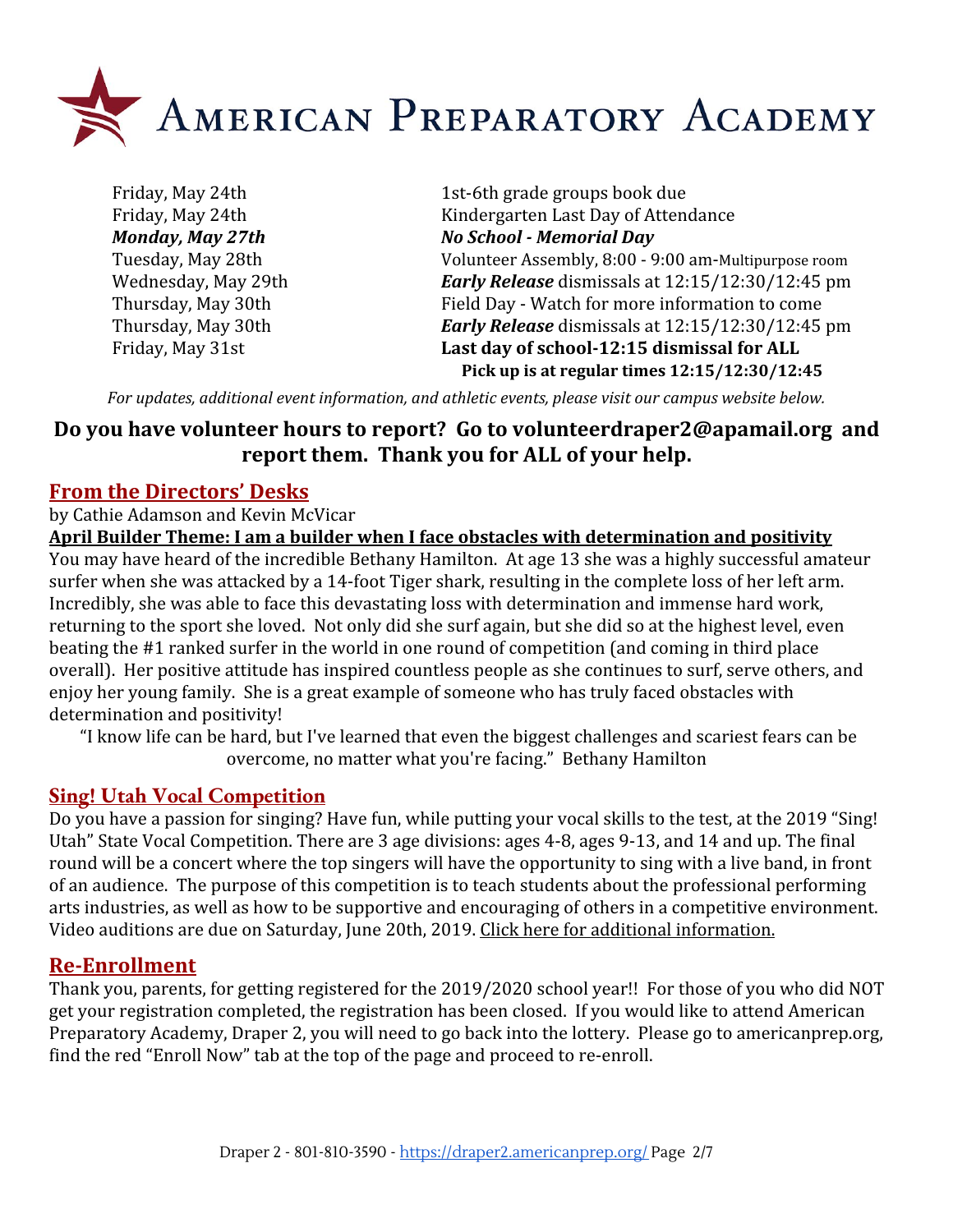

## **White Ribbon Week**

#### by Mandy Brown

We've had a successful White Ribbon Week! We had so many wonderful parent volunteers join in daily to help us make our lunch activities memorable, impactful, and FUN! Thank you to our teachers, all staff, and volunteers for helping us EMPOWER our 1200+ students at our campus. WOW!

\*\*Please look for your attached flyer for the Parent Info on what we discussed and WHY we held White Ribbon week attached to the learning plan with the newsletters this week.

\*\*Did you discuss with your child this week and signed the pink tracker on the learning plans? If not, catch up over the weekend. Your students will be awarded for the good work they've done... stay tuned for our prize!

# **2nd ANNUAL SUPERHERO FUN RUN:** *Friday, May 17th, Andy Ballard Arena, 6-8pm*

#### *REGISTRATION OPEN:* **[www.irunutah.com/apa](http://www.irunutah.com/apa)**

*Help us raise \$20K for security fencing at D1 and D2, final furnishings for D3 auditorium and additional support for American Prep in Zambia!*

#### *"Free Shoe Day" Pre-Launch Incentive Ends this Sunday, April 28th at midnight!*

OFFICIAL HERO WEEK REGISTRATION BEGINS *on MONDAY (4/29-5/3).* During Hero Week, all student participants will be recognized in front of the whole school by Kevin McVicar, get their name on the Hero Wall, receive a prize, additional incentive reward levels and will get to meet a REAL SUPER HERO!

#### **REGISTRATION TIPS:**

*There are TWO ways to participate. Choose one or CHOOSE BOTH!*

#### **OPTION #1:** FUN RUN REGISTRATION & FUNDRAISING: **[www.irunutah.com/apa](http://www.irunutah.com/apa)** -OR-Register/Donate at the front office

[1K, 5K, T-Shirt, Swag, FM100.3, Food Trucks, Silent Auction, Race Medals for top finishers!] Please Note: Registering automatically creates an INDIVIDUAL FUNDRAISING PAGE for you! **OPTION #2:** Create an INDIVIDUAL FUNDRAISING PAGE ONLY and EARN ALSO EARN INCENTIVES! Visit: **[www.irunutah.com/apa](http://www.irunutah.com/apa)** and follow 5 easy steps to create your student's personal fundraising page to share with friends and family!

#### *FUN RUN VOLUNTEER HELP NEEDED:*

*Interested in volunteering?* WE STILL NEED YOUR HELP WITH: Trail Marshals, T-Shirt Distribution, Sponsors and Swag, Donations, Silent Auction, Hero Week (April 29-May 3), Awards, and Set Up. (\*\*\***TRAIL MARSHALS GET A FREE EVENT T-SHIRT!)** Please sign up at

<https://www.signupgenius.com/go/20f0548a5ad23a5fd0-apasuper> **-OR-** Please email Jill Welch @ [jwelch@apamail.org.](mailto:jwelch@apamail.org)

# **Family School Organization - FSO**

by Nicole Harman

#### **End of the year curriculum help needed:**

It's that time of year again where we get together to pick up books, clean, repair and shelve them. It will again be an all-day affair on Friday, May 24th. Please be there a little before 8:00 am as our first pick up of the day will begin at 8:15 am.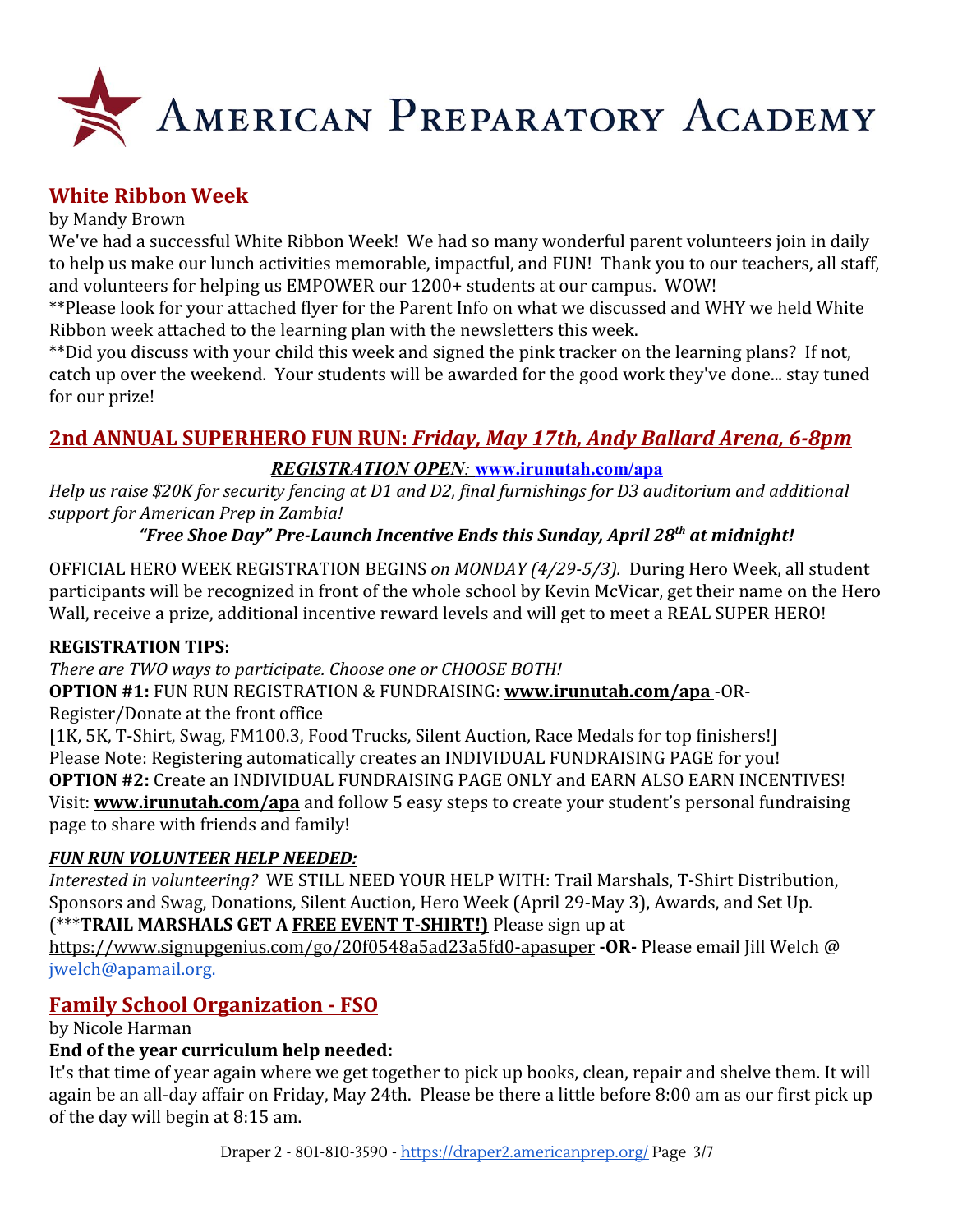

We'll have some healthy snacks for you. If you'd like to bring a lunch or something to share, you are more than welcome. If you can only stay for a few hours, please let me know what times you'll be available in the comments section. Any help is greatly appreciated!

<https://www.signupgenius.com/go/20F0B4BAFAE2DA5FC1-endofschool>

#### **District Art Show Winners**

A BIG shout out to the following students who were the overall grade winners for Draper 2 -

| 1st grade       | 4th grade        | <b>Teacher's Choice-Elementary</b> |
|-----------------|------------------|------------------------------------|
| Jiwoo Yoo       | Camela Piraban   | Gianna Cid                         |
| 2nd grade       | <b>5th grade</b> |                                    |
| Daniel Namgur   | Taylor Fidler    |                                    |
| 3rd grade       | 6th grade        |                                    |
| Ananya Pallinti | Josie Enniss     |                                    |

#### **District Art Show Qualifiers**

*Congratulations to the following students who qualified to participate in the District Art Show from Mrs. DeJesus' classes:*

| 1 - Mrs. Henry       | 3- Mrs. Herrera            | 5 - Ms. Chappell         |
|----------------------|----------------------------|--------------------------|
| Logan Douglas        | Lily Eubanks               | Olivia Devries           |
| Tiara Lee            | 3 - Mr. Brennan            | <b>Dylan Armstrong</b>   |
| 1 - Mrs. Davis       | Averie Jensen              | Gianna Cid               |
| Aditi Nagalingam     | Annabella McDaniel         | 5 - Mrs. McGrath-Wilding |
| Nang Hon             | Anika Rajeev               | Lina Prado               |
| Erica Smith          | <b>Dallin Perkins</b>      | Yasmena Klebic           |
| Catie Mitchell       | 4 - Ms. Elliott            | Georgia Grant            |
| Saloni Shah          | Tayler Ivie                | Reece Thomas             |
| <u>2 - Mrs. Mair</u> | 4 - Mrs. Minniear          | Tayler Fidler            |
| Aashita Mandiwal     | Olivia Frogue              | Sadie Williams           |
| Yeawon Suk           | Camila Piraban             | 6 - Mrs. Smith           |
| Camilla Cid          | 4 - Ms. Guziak             | Joanne Lee               |
| Max Vijayaraghavan   | Estrella Rodriguez - Hamon | Damani Wilkerson         |
| Aiden Cox            | Sashwath Narayanan         | <b>Easton Toone</b>      |
| Neeharika Agarwal    | Kien Cid                   | 6 - Mrs. Akin            |
| 2 - Mrs. Hughes      | Zophya Ortega              | Namona Wilson            |
| Ava Johnson          | 5 - Mrs. Erickson          | Kendra Jones             |
| 2 - Mrs. Foster      | Brian Lee                  | Kristin Nani             |
| Banner Steinman      | <b>Mckinley Bonham</b>     | Marseille Smith          |
| <b>Beck Williams</b> | Ava Walker                 | Jack Jensen              |
|                      | David Namgur               |                          |
|                      | <b>Lucy Tippets</b>        |                          |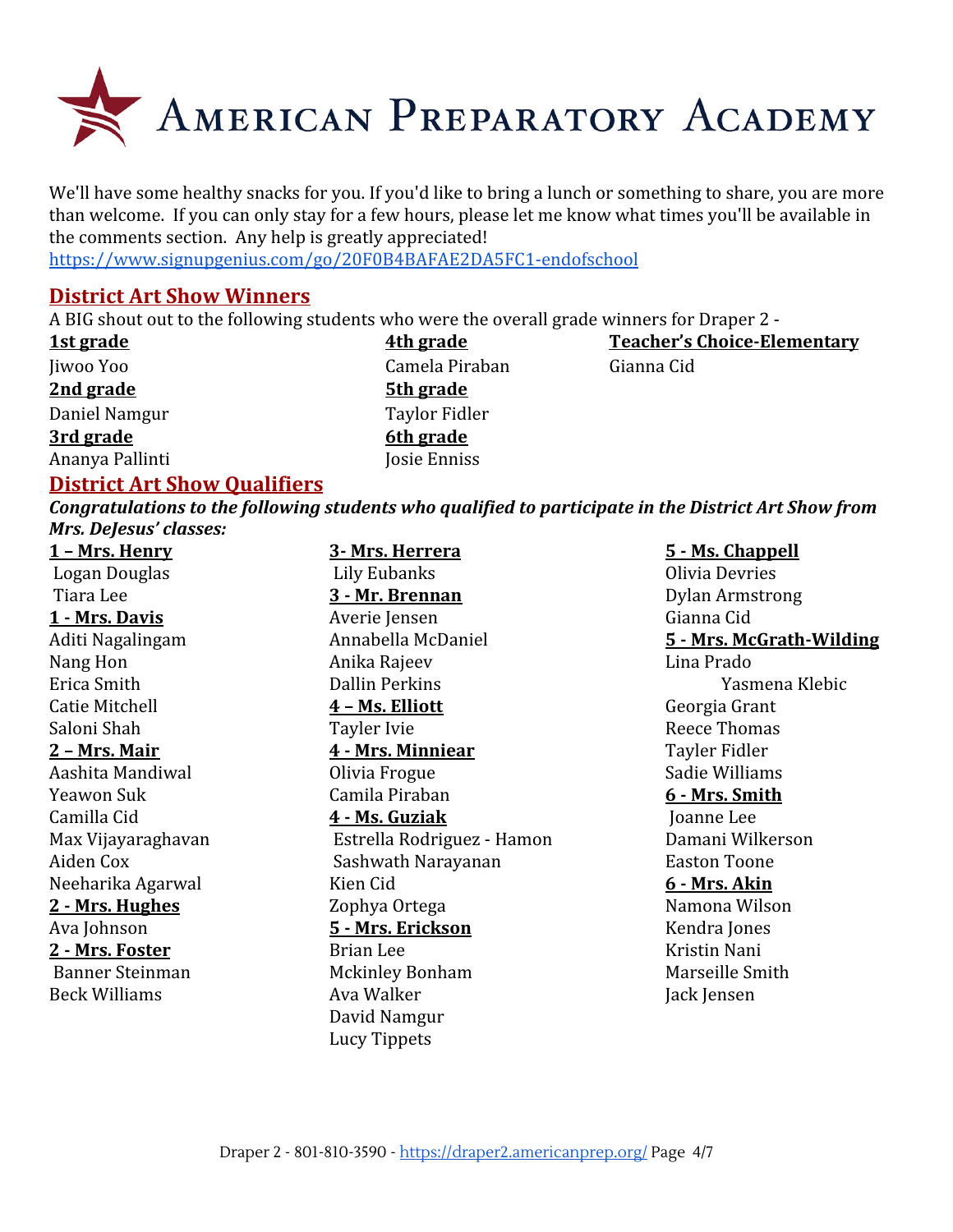

#### *Congratulations to the following students who qualified to participate in the District Art Show from Mrs. Coburn's classes:*

**1 - Mrs. Dayberry 3 - Mrs. Wanner 5 - Mrs. Bodily**

Brecklyn Staggs Kaisha Brinkerhoff Ashley Johnson Emery Stevens **Ananya Pallinti** Rastislau Karpovich **1 - Ms. Callister** Cooper Page Sophia Davila Easton Groberg Neila Johnson **5 - Mr. Newcomer** Emmalyn Lee **3 - Ms. Tefteller** Kate Wolfe **1 - Mrs. Durling Community Colivia Pendleton** Tabitha Freeman Jiwoo Yoo **3 - Mrs. McKeague** Yuvraj Sidhu Adeline Brimhall **Lucy Poulson** Lucy Poulson **Addison Dowdle** 2 - Mrs. Pitcher **Daxton Egbert** Renata Montes Maya Sires **Maya Sires** Euka Jovanovic **Research American** Kiana Miner **2 - Mrs. Diamond** Varnika Ravi **6 - Ms. Beal** Ember Goff **Eva Shumway** Spencer Headlee **2 - Mrs. Hooley 4 - Ms. Cain** Rachel Parke Teigaan Brown Medhansh Manchala Emily Dailey Daniel Namgur Vaishant Vandanapu Alli Sorenson Meg McDonald **4 - Mrs. Boyer 6 - Mr. Henderson** Hannah Grinbold Dayna Jensen

Claire Jensen Elizabeth Young Santiago Rodriguez-Hamon Cambria Funk Shreya Mehta **6 - Mrs. Parke** Kennedy Nani **4 - Mrs. Hyer** Emilia Humphries Sofia Brown

#### **Volunteer Hours**

We have discontinued using our communication envelopes and for those parents that have been recording volunteer hours on them, we would like you to submit your hours to: [volunteerdraper2@apamail.org](mailto:volunteerdraper2@apamail.org)

Please submit **ALL** your volunteer hours to the email address listed. Some families have stopped reporting their hours after reaching 20 hours. It is important for us to know all the hours our parents have contributed, so please make sure to submit all of them, even if you have already contributed 20 hours. We use this information when applying for grants demonstrating the amazing contributions of our parents to our school. Thank you!

#### **\*Early Dismissal Days**

During the last week of school we will have three early dismissal days (12:15/12:30/12:45). These dates are Wednesday (5.29) Thursday (5.30) and Friday (5.31).

These dates have been changed on our school Google calendar that you can access from the main page of the Draper 2 website.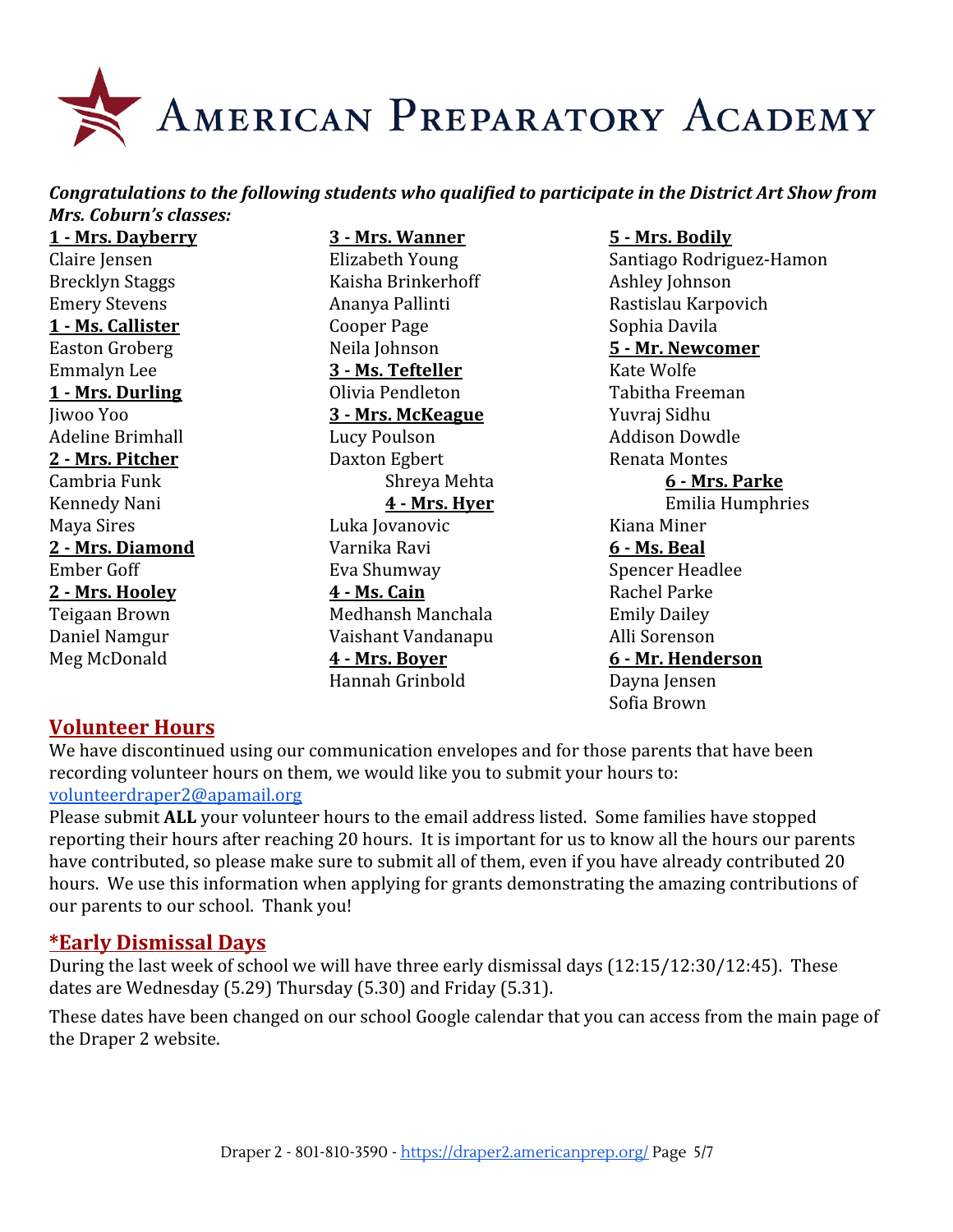

# **\*Drop Off and Pick Up**

As the days get longer and the sun rises earlier each day, please be prepared with your sunglasses and sun visors to help with the sun glare in the mornings. Reduce your speed through our loading zone areas, especially in front of our Draper 3 building. There have been many incidents and close calls due to excessive speed. Please slow down, be considerate and use your turn signals. Thank you.

### **\*Parent Advisory Committee Elections**

We are in the process of creating our Parent Advisory Committee (PAC) for the 2019-20 school year. PAC participates with the administration in developing the Annual School Plan, in deciding how the Land Trust monies will be spent, and other matters important to our students at American Preparatory Academy.

We have *3 parent PAC positions* to fill at APA-Draper 2. Parents of students who are employed 6 or more hours per week at the school are disqualified from participating as an elected parent.

The PAC generally meets 3-4 times per year. Members of the PAC will be expected to participate in all of these meetings so that a quorum may be present to conduct business. There are no term limits, so long as an elected parent has students enrolled in the school, is actively participating, and wishes to continue to do so.

These are the anticipated meeting dates, times, and places for the 2019-20 school year. It is vital that you attend all three meetings if you are a member of the PAC. We must have a quorum in order to hold a meeting. Failure to do so may result in the loss of your seat on the Committee.

- 1st Meeting at Draper 2 will be on Tuesday, September 10<sup>th</sup> at 2:00 PM.
- 2nd Meeting at Draper 2 will be on Tuesday, March 3<sup>rd</sup> at 2:00 PM
- 3rd Meeting (Annual School Planning Meeting) $\mathbb{Z}$  This meeting will most likely be held in August after we get State Testing results back.

If you are interested, please contact Katie Fuller, landtrust@apamail.org, no later than Friday, May 3, 2019, at 4pm. *Please include your name, the campus you are running for, a little campaign blurb, your student's name and grade, your phone number and email address.*

• We are holding elections at more than one campus, so it will be very important that you note in your email **for which campus' PAC you are running**. The ballot will go home as the last page of the May 10th newsletter. Each family may vote for three candidates, as we have three positions open. Ballots must be returned to the school before 4pm on May 17th. The candidates who receive the most votes will be posted in the May  $31<sup>th</sup>$  newsletter.

# **Extra Curricular Events!!**

#### **James and the Giant Peach Theatre Summer Camp**

Join us for a fun-filled adventure of James and the Giant Peach. Directed by APA Draper 3 Drama teacher, Dana Sanders. \$335.00 for two weeks, July 22nd - August 2nd. Camp times 9:30 am - 12:30 pm. We will perform our play on August 1st and 2nd at 7:00 pm. Please see the attached flyer for more information or email Mrs. Sanders at [dsanders@apamail.org .](mailto:dsanders@apamail.org)